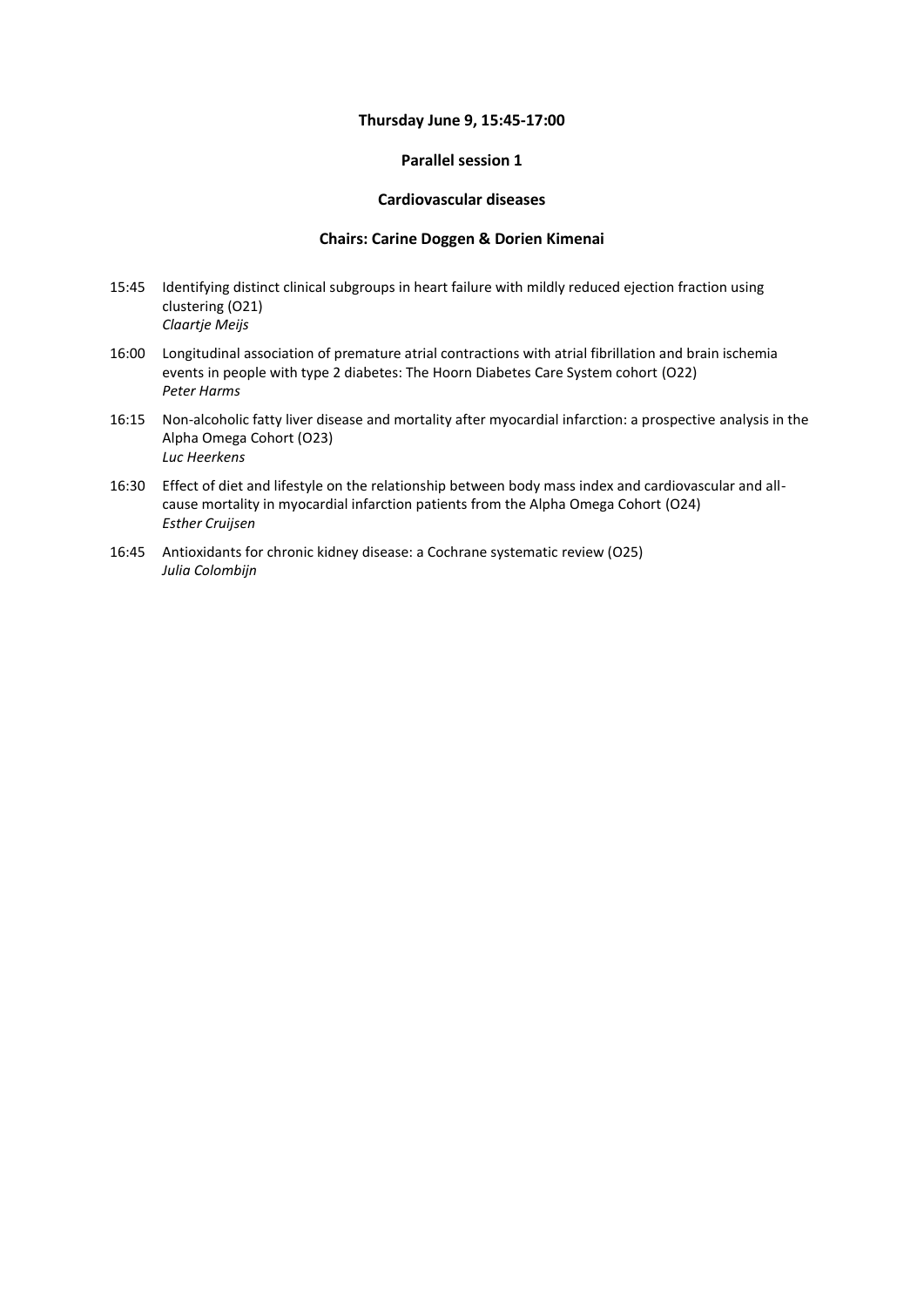# **O21. Identifying Distinct Clinical Subgroups in Heart Failure with Mildly Reduced Ejection Fraction using clustering.**

*Meijs C.M., Julius Center for Health Sciences and Primary Care, University Medical Center Utrecht, Utrecht, Netherlands*

*Brugts J.J., Dept. of Cardiology, Thoraxcenter, Erasmus MC University Medical Center, Rotterdam, The Netherlands*

*Linssen G.C.M., Dept. of Cardiology, Hospital Group Twente, Almelo and Hengelo, The Netherlands Brunner-La Rocca H.P., Dept. of Cardiology, Maastricht University Medical Center, The Netherlands Dahlström U., Dept. of Cardiology and Dept. of Health, Medicine and Caring Sciences, Linkoping University, Linköping, Sweden*

*Lund L.H., Division of Cardiology, Dept. of Medicine, Karolinska Institutet, Stockholm, Sweden & Heart and Vascular Theme, Karolinska University Hospital, Stockholm, Sweden*

*Vaartjes I., Julius Center for Health Sciences and Primary Care, University Medical Center Utrecht, Utrecht University, the Netherlands*

*Koudstaal S., Dept of Cardiology, Groene Hart Ziekenhuis, Gouda, the Netherlands Asselbergs F.W., Dept. of Cardiology, Division Heart and Lungs, University Medical Center Utrecht, Utrecht University, the Netherlands and Health Data Research UK London, Institute for Health Informatics, University College London, United Kingdom and Institute of Cardiovascular Science, Faculty of Population Health Sciences, University College London, United Kingdom Savarese, G., Division of Cardiology, Dept. of Medicine, Karolinska Institutet, Stockholm, Sweden Uijl A., Julius Center for Health Sciences and Primary Care, University Medical Center Utrecht, Utrecht University, the Netherlands and Division of Cardiology, Dept. of Medicine, Karolinska Institutet, Stockholm, Sweden and Dept. of Cardiology, Division Heart & Lungs, University Medical Center Utrecht, Utrecht University, the Netherlands*

Background: Heart failure (HF) is a heterogeneous syndrome with three subtypes based on ejection fraction (EF): HF with reduced (HFrEF), mildly reduced (HFmrEF), and preserved EF (HFpEF). The subtypes HFmrEF and HFpEF have limited guideline recommended therapies. So far, trials have shown neutral results and it is argued that the reason for this could be the heterogeneity in these subtypes. Cluster analysis can characterize heterogeneous patient populations and could serve as a stratification and prognostic tool in clinical trials and healthcare. Several studies have undertaken cluster analysis in patients with HFpEF, but this has not yet been done in patients with HFmrEF. Therefore, the aim of this study was to identify clusters in HFmrEF and compare cluster prognosis.

Methods: Latent Class Analysis (e.g., unsupervised clustering) has been performed in a Dutch crosssectional HF registry-based dataset (N = 2078). Number of clusters was determined combining aBIC and clinical meaning of the clusters. Identified clusters were validated in the long-term Swedish HF registry (N = 5503). In Sweden, mortality and hospitalization in the clusters was compared using a Cox proportional hazard model, with a Fine-Gray sub distribution for competing risks and adjustment for age and sex.

Results: Six clusters have been discovered: 1) a cardio-renal phenotype; 2) a female-atrial fibrillation phenotype; 3) a low-comorbidity phenotype; 4) a wide-QRS phenotype; 5) a metabolic phenotype; and 6) an ischaemic-male phenotype. Significant differences for hospitalization and mortality rates were found between all subgroups, showing lowest and highest mortality and hospitalization rates for the ischaemic-male and the metabolic phenotype, respectively.

Conclusion: The current clustering model characterized patients in HFmrEF and increases understanding of heterogeneity in HF. The found clusters were robust, have clinical meaning, and show differences in mortality and hospitalization, which means that this model could be valuable as a stratification and prognostic tool in clinical trials and healthcare.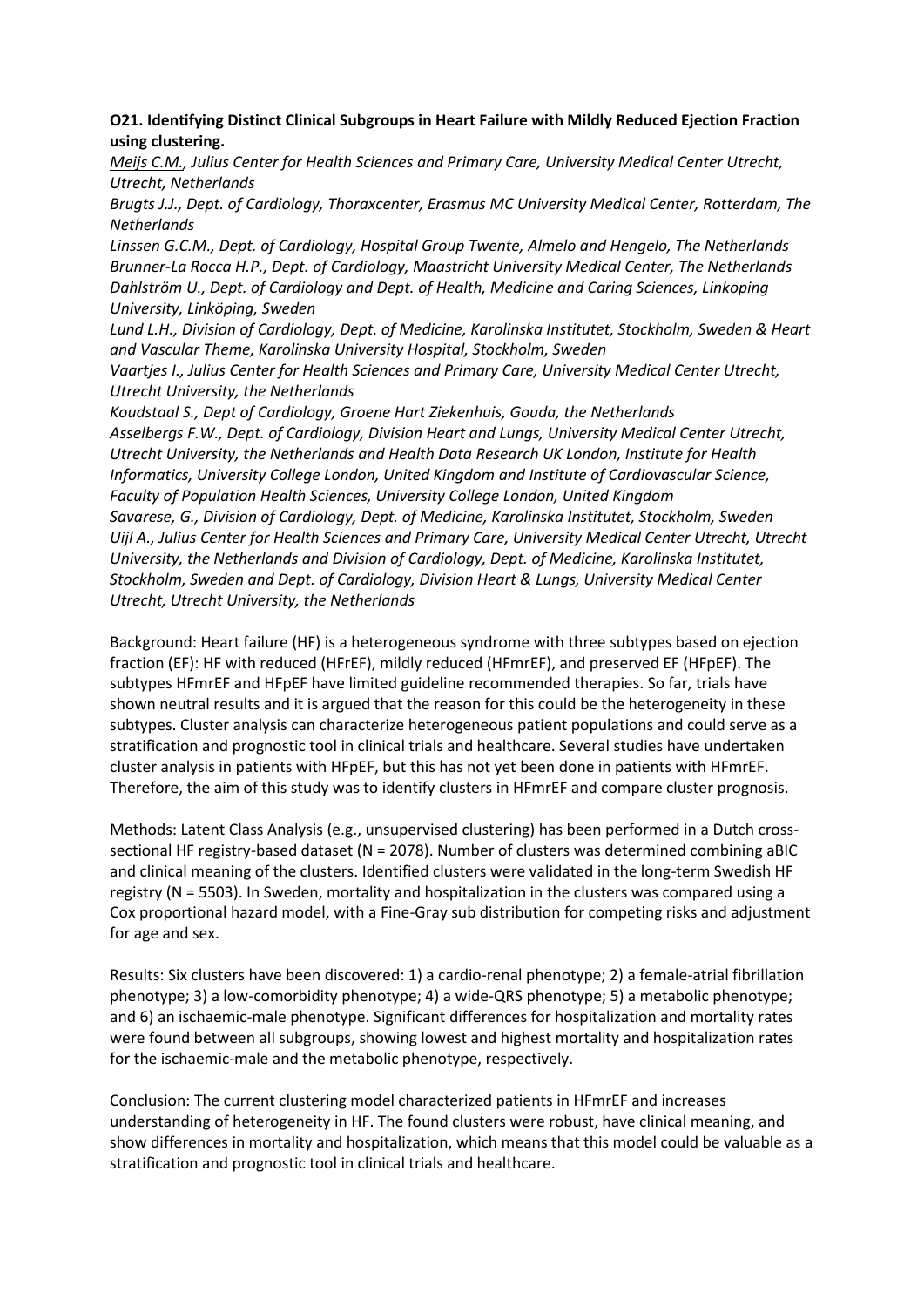**O22. Longitudinal association of premature atrial contractions with atrial fibrillation and brain ischemia events in people with type 2 diabetes: The Hoorn Diabetes Care System cohort.**

*Harms P., Department of General Practice, Amsterdam Public Health research institute, Amsterdam UMC, Amsterdam, The Netherlands*

*Himmelreich J.C.L., Department of General Practice, Amsterdam Public Health research institute, Amsterdam UMC.*

*Blom M. T., Department of General Practice, Amsterdam Public Health research institute, Amsterdam UMC*

*Beulens J.W.J., Department of Epidemiology and Data Science, Amsterdam Public Health research institute, Amsterdam UMC*

*Nijpels G., Department of General Practice, Amsterdam Public Health research institute, Amsterdam UMC*

*Elders P., Department of General Practice, Amsterdam Public Health research institute, Amsterdam UMC*

*Lucassen W. A.M., Department of General Practice, Amsterdam Public Health research institute, Amsterdam UMC*

Background: Early recognition of increased risk of atrial fibrillation (AF) or brain ischemia events in people with type 2 diabetes is relevant because opportune initiation of thrombosis prophylaxis effectively diminishes excess risk of ischemic stroke. Premature atrial contractions (PACs) on electrocardiograms (ECG) are potential markers for imminent onset of AF or (subsequently) brain ischemia events. We aimed to investigate the association of PACs on annual ECG with incident AF and brain ischemia events in people with type 2 diabetes without pre-existing AF or cerebrovascular disease.

Methods: A prospective study of 12,242 people with type 2 diabetes without known AF or brain ischemia events from the Hoorn Diabetes Care System cohort. Over 70.000 annually repeated measurements (1998-2018) included cardiovascular risk factors, an ECG, and self-reported cardiovascular events. PACs and AF were classified according to the Minnesota Classification. The association of PACs with AF and brain ischemia events, and of AF with brain ischemia events was assessed using time-dependent Cox-regression models for repeated measurements, adjusted for cardiovascular risk factors and medication use (Hazzard Ratios with 95%CIs).

Results: During a median follow-up of 7.0 (IQR 3.4-11.0) years, 1,031 (8.4%) of the participants had PACs at any study ECG, and 566 (4.6%) had incident AF at any of the median 6 (IQR 3-10) annual ECG recordings. Brain ischemia events occurred in 517 (4.2%) people (304 transient ischemic attack, 213 ischemic stroke). After adjustment, PACs were associated with incident AF (HR, 1.96 (95%CI, 1.53- 2.50)), but not with brain ischemia events. AF was also not associated with brain ischemia events, probably because detection of AF led to initiation of thrombosis prophylaxis.

Conclusion: In people with type 2 diabetes without a history of AF or cerebrovascular disease, PACs (prevalent or incident) are associated with a two-fold increased risk of incident AF, but not with brain ischemia events.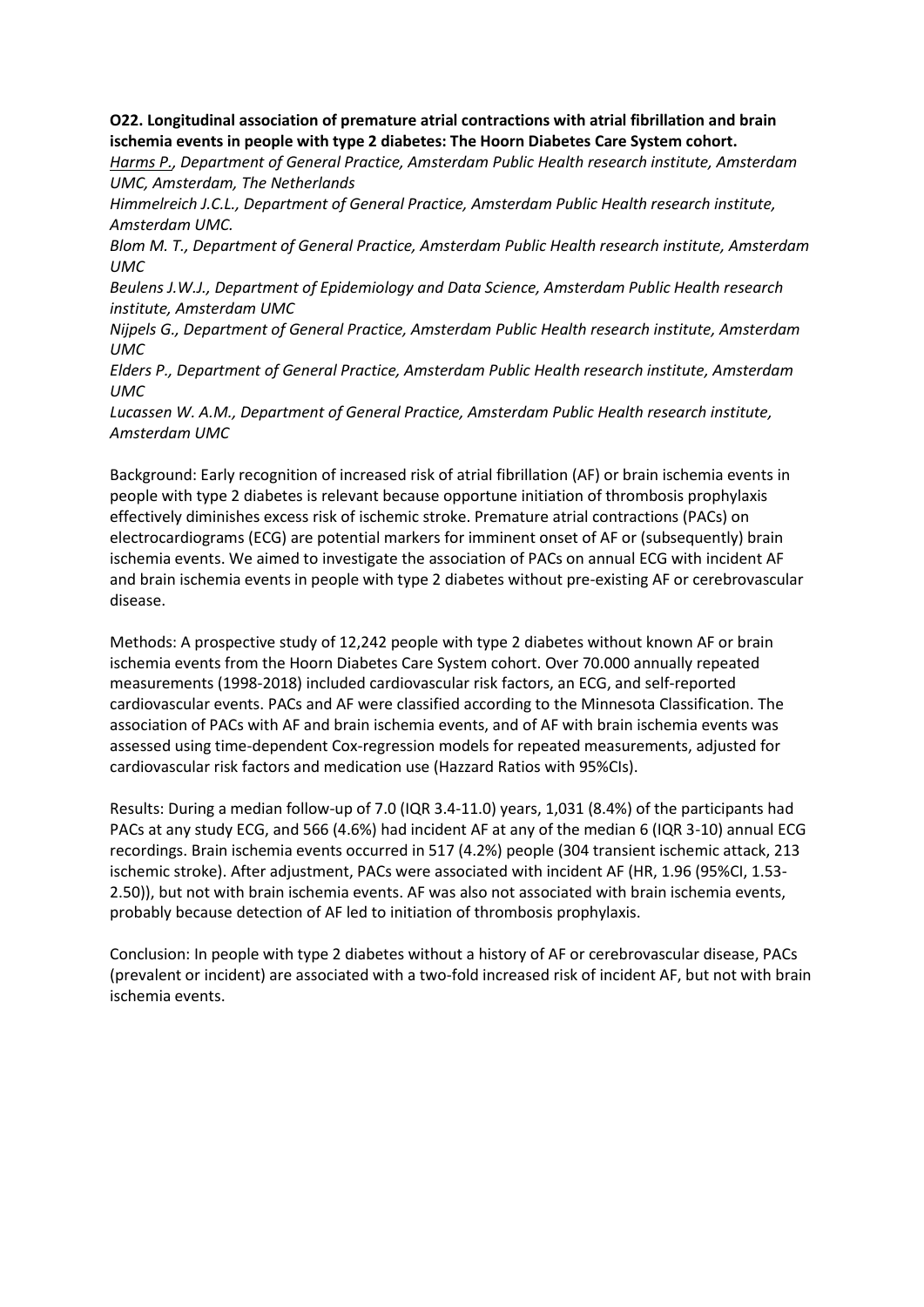**O23. Non-alcoholic fatty liver disease and mortality after myocardial infarction: a prospective analysis in the Alpha Omega Cohort.**

*Heerkens L., Division of Human Nutrition and Health, Wageningen University, Wageningen, The Netherlands*

*Voortman T., Division of Human Nutrition and Health, Wageningen University, Wageningen, The Netherlands and Department of Epidemiology, Erasmus MC, University Medical Center Rotterdam, The Netherlands*

*Van Kleef L.A., Department of Gastroenterology and Hepatology, Erasmus MC, University Medical Center Rotterdam, The Netherlands*

*Geleijnse J.M., Division of Human Nutrition and Health, Wageningen University, Wageningen, The Netherlands*

Background: Non-alcoholic fatty liver disease (NAFLD) has been associated with a higher risk of cardiovascular disease (CVD) mortality in population-based studies. Little is known about NAFLD in relation to long-term survival after myocardial infarction (MI).

We examined the relationship of NAFLD with 12-year risk of fatal CVD and all-cause mortality among post-MI patients.

Methods: We included 4347 Dutch patients from the Alpha Omega Cohort aged 60-80 years who had an MI ≤10 years prior to study enrolment. As a marker for NAFLD, we used the Fatty Liver Index (FLI) ≥60 which is based on ultrasonography. Patients were followed for cause-specific mortality from enrolment (2002-2006) through December 2018. Hazard ratios for CVD and all-cause mortality were obtained by Cox regression using FLI <30 (indicating absence of NAFLD) as reference and adjusted for age, sex, systolic blood pressure, statin use, smoking status, alcohol consumption, and time since MI. Analyses were repeated excluding patients with obesity and diabetes.

Results: Sixty percent of the patients had an FLI ≥60 who were more likely to be male and more often had diabetes, high blood pressure and high serum cholesterol levels. During a median follow-up of 12 years we observed 2042 deaths of which 846 were due to CVD. Patients with FLI ≥60 had a 55% higher risk of CVD mortality (HR: 1.55 [1.19, 2.03]) and 21% higher risk of all-cause mortality (HR: 1.21 [1.03; 1.41]) compared to patients with an FLI <30. Results remained similar after excluding patients with obesity (HR: 1.50 [1.13, 1.99] for CVD mortality; HR: 1.20 [1.01; 1.41] for all-cause mortality) or diabetes (HR: 1.44 [1.08, 1.93] for CVD mortality; HR: 1.25 [1.05, 1.49] for all-cause mortality).

Conclusion: NAFLD, based on FLI ≥60, was a predictor for CVD and all-cause mortality in post-MI patients, independent of other cardiometabolic risk factors.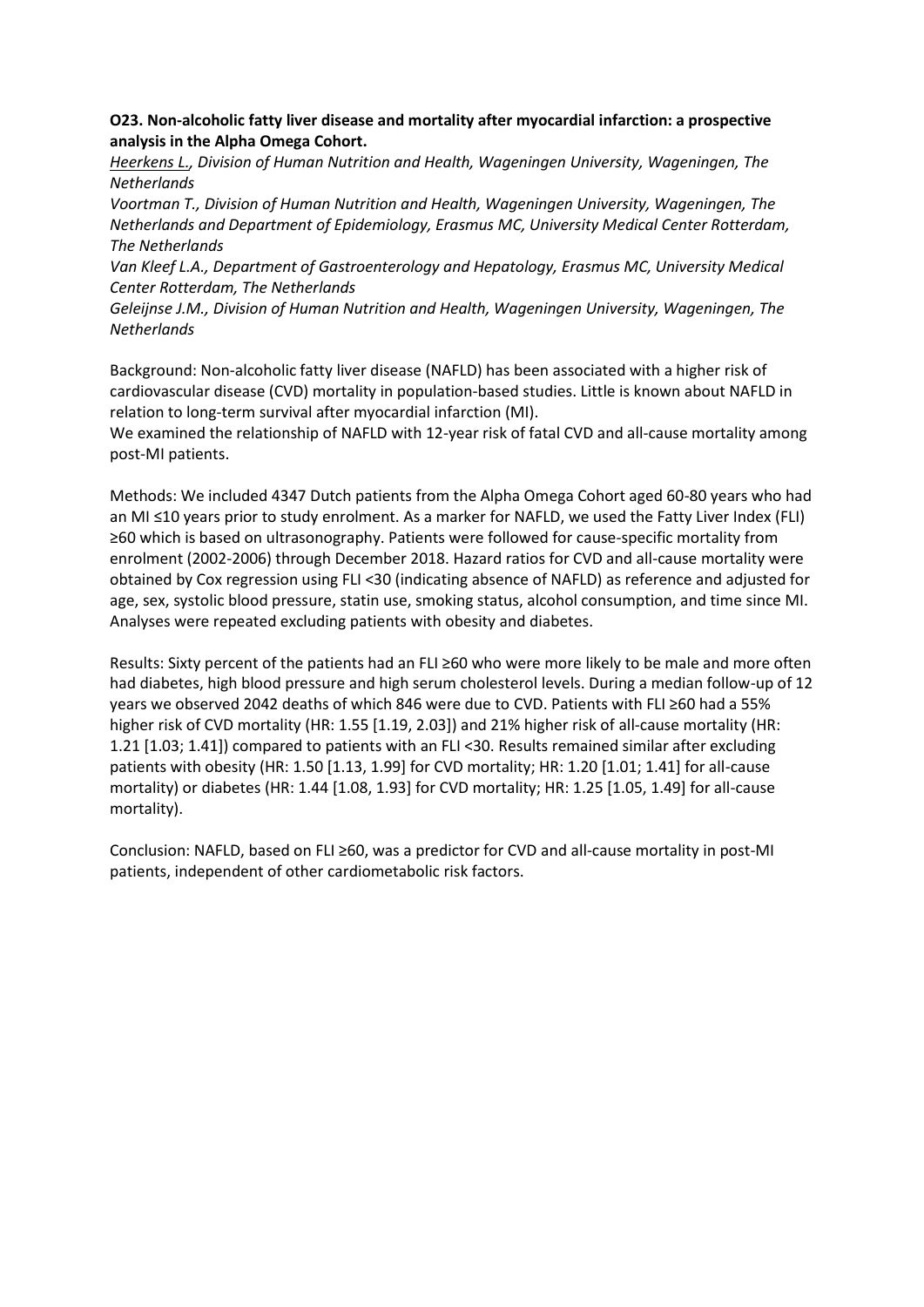**O24. Effect of diet and lifestyle on the relationship between body mass index and cardiovascular and all-cause mortality in myocardial infarction patients from the Alpha Omega Cohort.**

*Cruijsen E., Division of Human Nutrition and Health, Wageningen University & Research, Wageningen, The Netherlands*

*Bonekamp N.E., Department of Vascular Medicine, University Medical Center Utrecht, Utrecht, The Netherlands*

*Koopal C., Department of Vascular Medicine, University Medical Center Utrecht, Utrecht, The Netherlands*

*Winkels R.M., Division of Human Nutrition and Health, Wageningen University & Research, Wageningen, The Netherlands*

*Visseren F.L.J., Department of Vascular Medicine, University Medical Center Utrecht, Utrecht, The Netherlands*

*Geleijnse J.M., Division of Human Nutrition and Health, Wageningen University & Research, Wageningen, The Netherlands*

Background:The association between BMI and mortality has been frequently studied and usually follows a J-shaped curve. However, less is known about the influence of lifestyle and diet on this association. We aimed to gain insight in potential lifestyle-related effect modifiers on the association between BMI and all-cause mortality and cardiovascular disease (CVD) mortality in myocardial infarction (MI) patients.

Methods:We included 4,837 Dutch patients from the Alpha Omega Cohort with a MI <10y prior enrolment. BMI was assessed at baseline (2002-2006) using body weight and height. Patients were followed through December 2018 for vital status and cause-specific mortality. Continuous associations between BMI and all-cause and CVD mortality were estimated using Cox proportional hazards models with restricted cubic splines. A BMI of 25 kg/m2 was used as the reference. Age and sex adjusted associations were stratified for diet quality (DHD15-index), physical activity, prevalent diabetes, education, self-rated health and smoking.

Results: Of the study population (60-80 years), 17% smoked, 21% had diabetes, 22% were female and >85% used any type of cardiovascular medication. During 12.4 [8.5-13.8] years of follow-up (53,199 person years), 2,287 deaths occurred of which 1,010 due to CVD. A non-linear, J-shaped continuous association was observed between BMI and mortality with inverse associations for a BMI between 25-30 kg/m2, compared to 25 kg/m2. The nadirs (HR, 95% CI) were 27.6 kg/m2 (HR:0.93, 0.95%CI: 0.89, 0.98) for all-cause mortality and 27.4 kg/m2 (HR: 0.94, 95%CI: 0.88, 1.00) for CVD mortality. Results were similar in patients with low versus high diet quality and in patients with low versus high physical activity and in other subgroups.

Conclusion: In MI patients, a BMI between 25-30 kg/m2 was associated with the lowest risk of allcause and CVD mortality. The observed associations manifested independently of diet quality and physical activity level and other lifestyle factors.